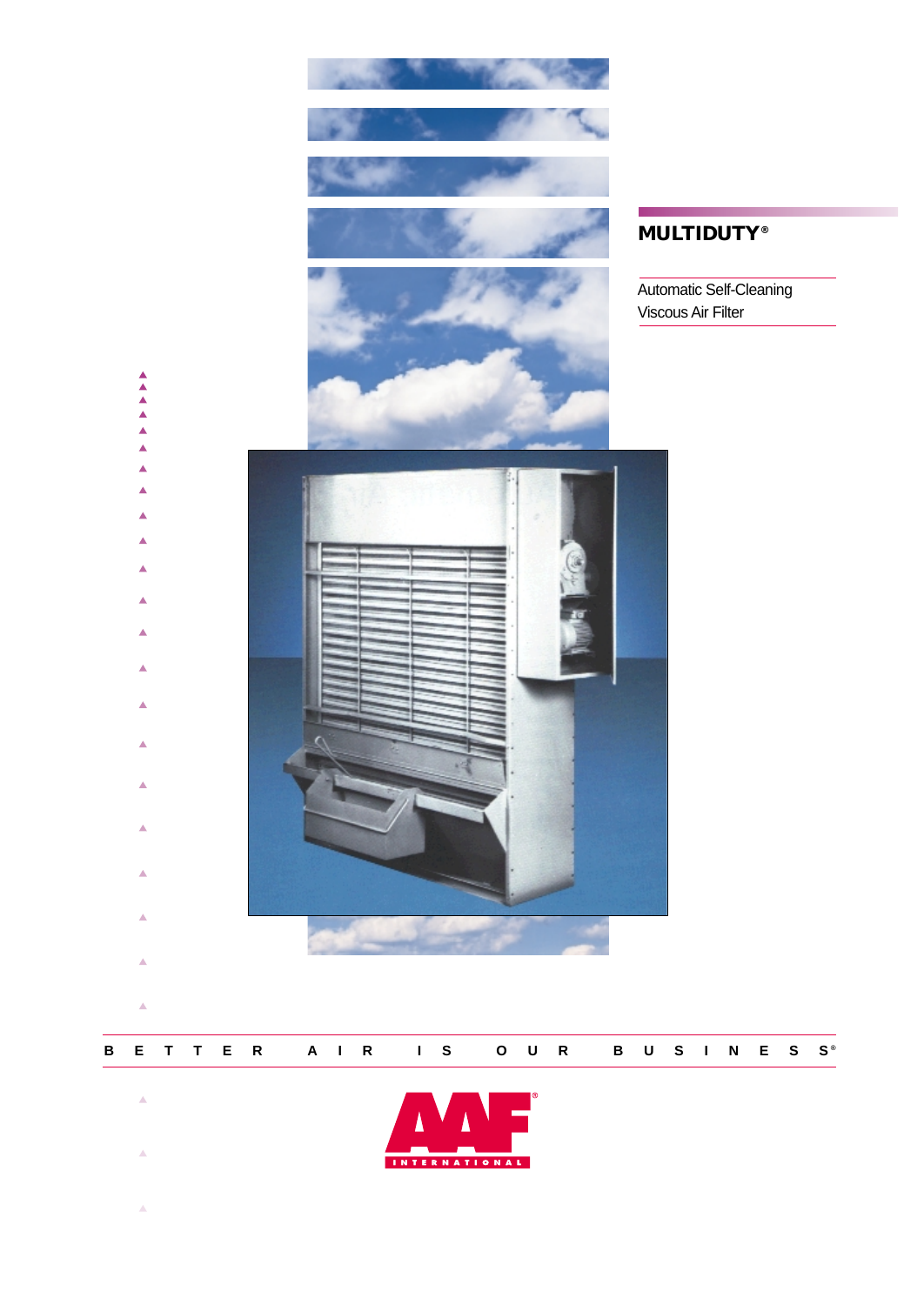# MultiDuty Automatic Self-Cleaning Viscous Air Filter

The MultiDuty is an automatic self-cleaning viscous air filter using a rotating curtain of metal panels as the filtering media, requiring little maintenance.

## **APPLICATION**

- Air filtration for areas with high dust concentrations such as Steel-, Chemicaland Cement plants.
- Pre filtration of air for multistage air filtration in ventilation systems with high capacities
- Intake filters for gasturbines, compressors and Diesel engines.

#### **PRINCIPLE OF OPERATION**

The filtering curtain is composed of overlapping panels, type DD, which cover each other in such a way that the air has to change four times direction in the inlet- and as well in the outlet curtain.

The panels are die-stamped from sheet metal with knurled louvres turned at an angle in the direction of the airflow. The filtering is obtained by a film of Viscosine on the panels that retains all dust particles that will touch them. The panels are mounted on both sides to an endless chain that will be moved a few centimeters, controlled by a timer at 15 minutes intervals, in order to make one complete turn in 24 hours.

The curtains at the inlet and outlet form two masses in equilibrium on the upper shaft, due to this fact, the required power of the electric motor is very low. The power consumption of the MultiDuty is therefore low.

The filtering surface will be renewed after the panels in the rear curtain have passed the outlet opening. When the panels enter the reservoir at the base of the filter, they separate and hang widely spaced for ease of cleaning as they pass through the Viscosine bath. The dust will be washed off and will deposit on the bottom of the reservoir.

#### **CONSTRUCTION**

The MultiDuty is constructed in steel plate for industrial application and consists of the following elements:



- A rigid metallic frame consisting of a top assembly a base reservoir and two side panels
- A filter curtain consisting of metal panels which are supported and moved on each side by a chain
- The base reservoir containing the Viscosine for impregnation of the panels
- An electric motor of 0,18 kW with reducer which rotates the top shaft through a ratchet wheel
- A controlbox IP55 containing the timer and the terminals

The MultiDuty is available in standard sections with widths of 914, 1219, 1524 and 1829 mm.

The height of all sections ranges from 1526 up to 5488 mm, with increments of 100 mm.

## **VISCOSINE**

AAF's Viscosine has the following advantages:

- Capillary action of the highly viscous adhesives enables it to cling to the panels and thoroughly saturate each dust particle
- Accumulated dust will not break away and blow downstream
- Maintains its dust trapping characteristics over an extended time scale
- Non toxic and odourless

Some Viscosine will be lost each time the sludge is removed. It is recommended to keep the proper level. Average annual usage is approximately 10%.

- Types of Viscosine:
- Viscosine BA for temperatures up to 35ºC
- Viscosine MA for higher temperatures up to 55ºC



*Overlapping panels, type DD*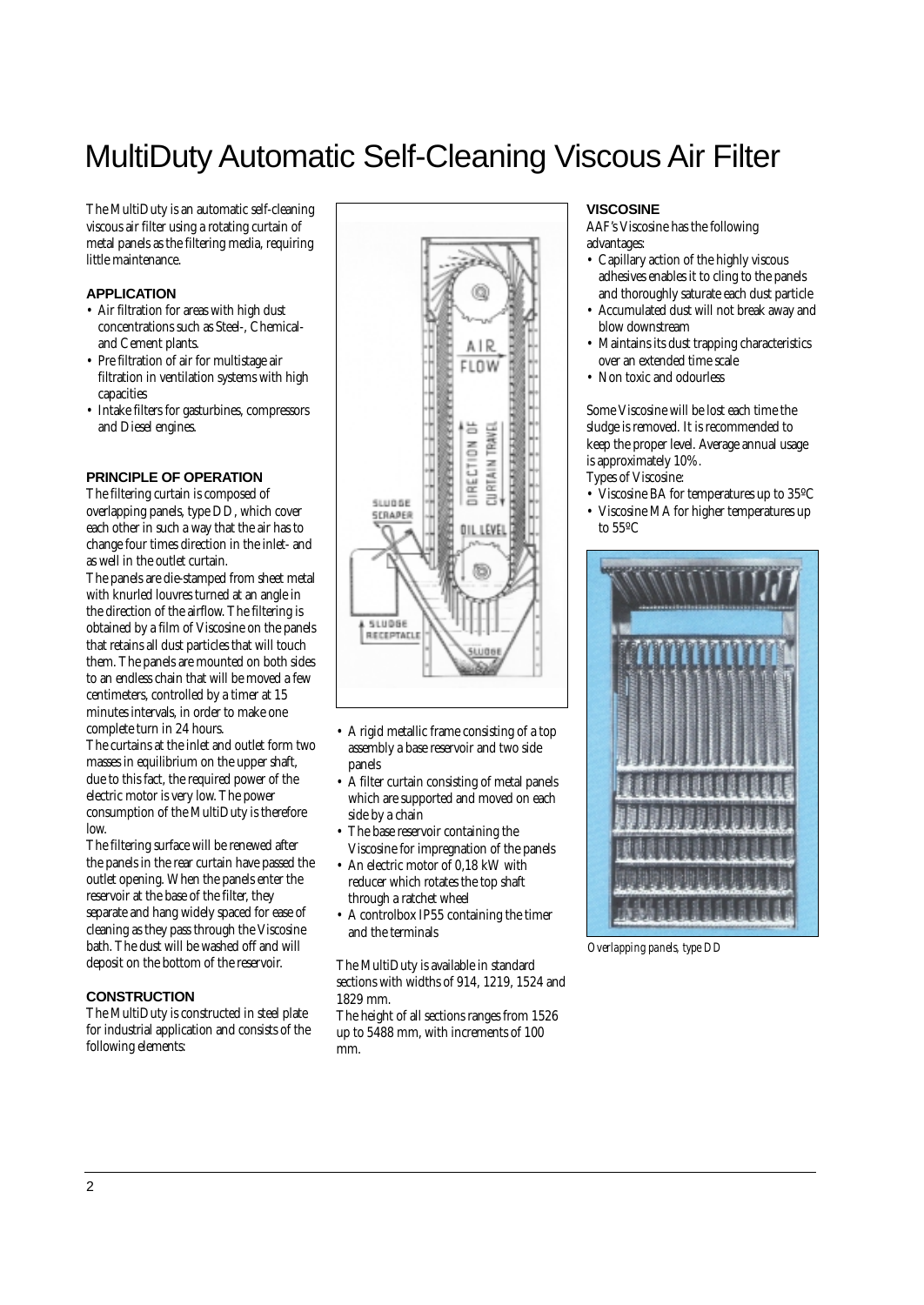#### **OPTIONS**

- Intake Protection Weather Louvres with trash screen Horizontal Louvres in galvanized steel Vertical Louvres in PP
- *•* Plenum Chamber Plenum Chamber bolted to the outlet of the MultiDuty equipped with a perforated baffle plate for even air distribution over the entire filter face and a connection flange.
- *•* Cold Weather Protection Electric heater to be installed in the Viscosine reservoir, to be used when the air temperature in the filter is below 5ºC

## **PERFORMANCE DATA**

| <b>Dust Arrestance</b>              |               |  |  |  |  |
|-------------------------------------|---------------|--|--|--|--|
| <b>ASHRAE</b> test                  | $:77\%$       |  |  |  |  |
| Using Arizona Road Dust fine        | $:82\%$       |  |  |  |  |
| EN 779 Class                        | $\cdot$ G2/G3 |  |  |  |  |
| <b>Average Operating Resistance</b> |               |  |  |  |  |
| At $2.5 \text{ m/s}$                | : 200 Pa      |  |  |  |  |
| At $2.0 \text{ m/s}$                | $: 130$ Pa    |  |  |  |  |

# Standard Arrangements



*Single end drive for a MultiDuty with 1 or 2 sections*



*Single front drive for a MultiDuty with 1 or 2 sections*



*Intermediate drive for a MultiDuty with 3 or 4 sections*